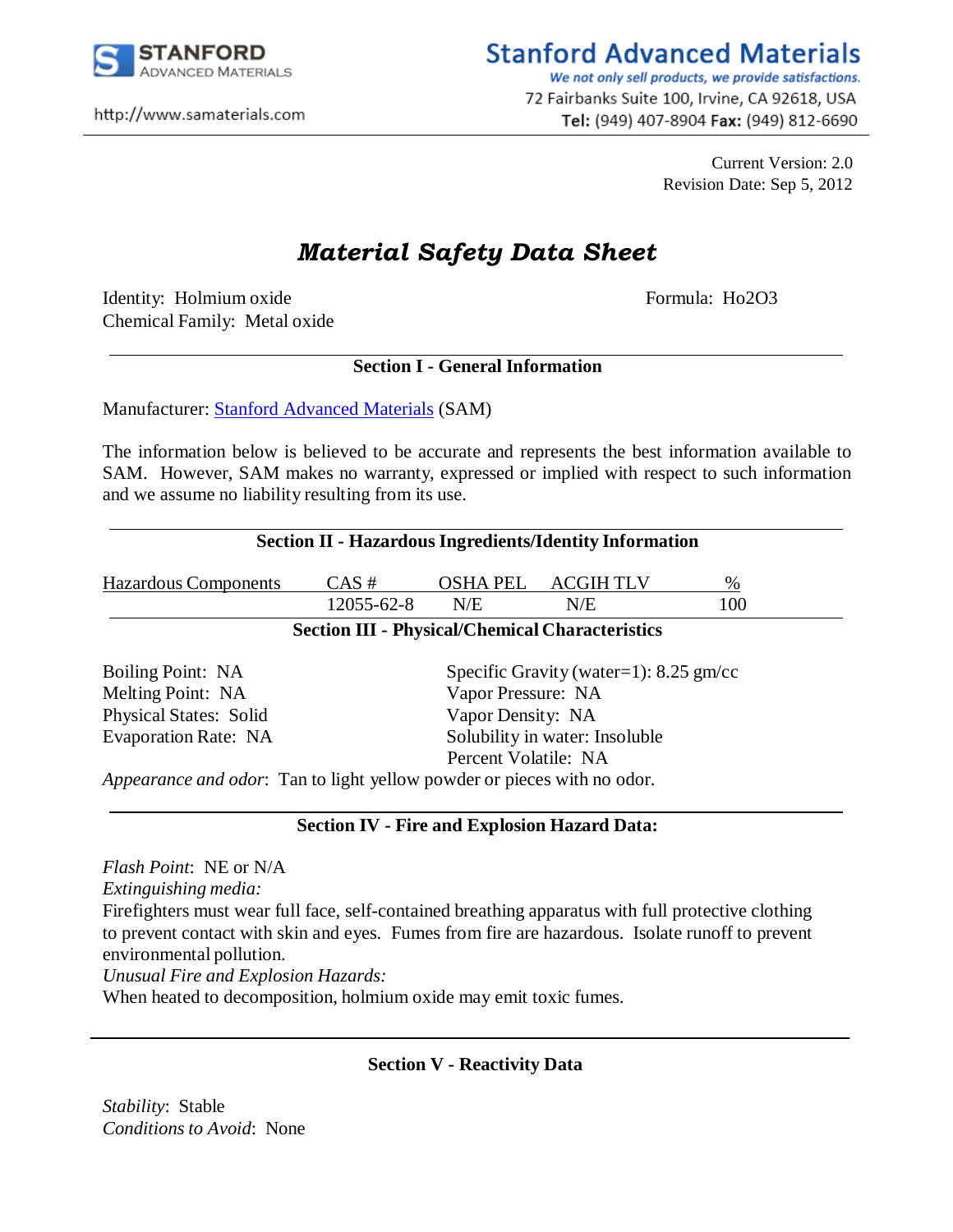

We not only sell products, we provide satisfactions. 72 Fairbanks Suite 100, Irvine, CA 92618, USA Tel: (949) 407-8904 Fax: (949) 812-6690

http://www.samaterials.com

*Incompatibility - Materials to Avoid:* Strong acids.

*Hazardous Decomposition or Byproducts*: None recorded. *Hazardous Polymerization*: None.

#### **Section VI - Health Hazard Data**

Routes of exposure:

Inhalation:

Acute: May cause irritation to upper respiratory system and mucous membranes.

Chronic: May cause writhing, ataxia, labored respiration, walking on toes with arched back, sedation, pneumonconiosis, hemoglobinema, and lung granuloma.

Emergency: Remove victim to fresh air, keep warm and quiet, give oxygen if breathing is difficult, seek medical attention.

Ingestion:

Acute: Considered to have low toxicity by ingestion.

Chronic: May act as a blood coagulant.

Emergency: Give 1 - 2 glasses of milk or water, induce vomiting. Never induce vomiting or give anything by mouth to an unconscious person.

Skin:

Acute: May cause irritation. Chronic: No chronic health effects recorded.

Emergency: Remove contaminated clothing, brush material off skin with mild soap and water. Seek medical attention.

Eyes: Acute: May cause irritation. Chronic: No chronic health effects recorded.

Emergency: Flush eyes and under eyelids with lukewarm water for at least 15 minutes. Seek medical attention.

#### **Section VII - Precautions for Safe Handling and Use**

*Steps to be taken in case material is released or spilled:*

Wear appropriate respiratory and protective equipment specified in section VIII - control measures. Isolate spill area, provide ventilation and extinguish sources of ignition. Vacuum up spill using a high efficiency particulate absolute (HEPA) air filter and place in a closed container for proper disposal. Take care not to raise dust. Use non-sparking tools.

*Waste disposal method:*

Dispose of in accordance with state, local, and federal regulations.

*Hazard Label Information:*

Store in cool, dry area. Store in tightly sealed container. Wash thoroughly after handling.

#### **Section VIII - Control Measures**

*Protective Equipment Summary - Hazard Label Information*: NIOSH/MSHA approved respirator, Impervious gloves, Safety glasses, clothes to prevent skin contact. *Respiratory Protection (Specify Type) - NIOSH* - approved dust respirator. *Ventilation:*